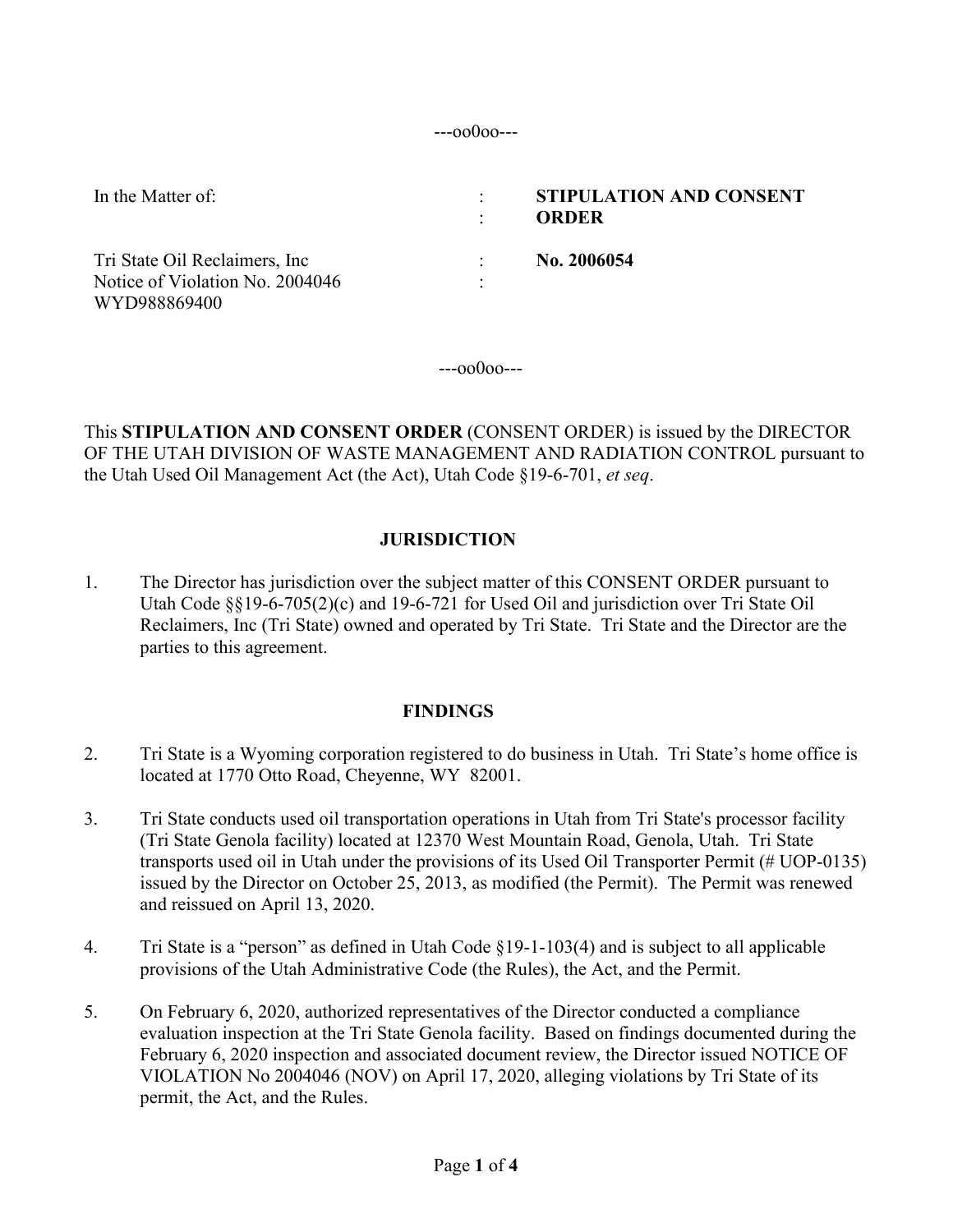6. In accordance with the Civil Penalty Policy, R315-102 of the Rules, which considers such factors as the gravity of the violations, the extent of deviation from the Rules, the potential for harm to human health and the environment, good faith efforts to comply, and other factors, the Director calculated and proposed a penalty based on the violations alleged in the NOV.

## **STIPULATION AND CONSENT ORDER**

- 7. The parties now wish to fully resolve Notice of Violation No. 2004046 (NOV) without further administrative or judicial proceedings.
- 8. In full settlement of the violations alleged in NOV No. 2004046, Tri State shall pay a penalty of \$1,100.00 (one thousand, one hundred dollars). Payment shall be made within 210 days of the effective date of this CONSENT ORDER to the State of Utah, Department of Environmental Quality, c/o Ty L. Howard, Director, Division of Waste Management and Radiation Control, P.O. Box 144880, Salt Lake City, Utah 84114-4880.
- 9. In lieu of payment of the monetary penalty specified in ¶ 8 above,
	- (a) the Director hereby orders Tri State to request a modification to its Used Oil Transporter Permit (# UOP-0135) within 120 days of the effective date of this CONSENT ORDER, and submit the accompanying application fee of \$100.00, to incorporate:
		- i. a tracking system, in accordance with Utah Admin. Code R315-15-4.7, to identify the generator, transporter, transfer facility, burner or processor/re-refiner address using global position system (GPS) coordinates or a street address;
		- ii. a proposed tracking system that addresses all applicable tracking requirements specified in Utah Admin. Code R315-15-4.7, including specifying EPA identification numbers on tracking records, if applicable;
		- iii. employee training requirements to implement the tracking system, including identifying GPS coordinates; and
		- iv. an internal-audit system for Tri State to routinely and randomly verify and document that the Tri State tracking system is accurately recording the addresses, whether street or GPS coordinates, and any automatically entered tracking data in compliance with the Rules.
	- (b) If the Director grants the Permit modification request referenced in  $\P$  (a) above within 180 days of the effective date of this CONSENT ORDER, the Director shall vacate the monetary penalty specified in ¶ 8 above.
	- (c) Or, if 180 days of the effective date of this CONSENT ORDER have passed and the Permit has not been modified as specified in ¶ (a) above, Tri State shall pay the penalty of \$1,100.00 (one thousand, one hundred dollars in accordance with ¶ 8 above.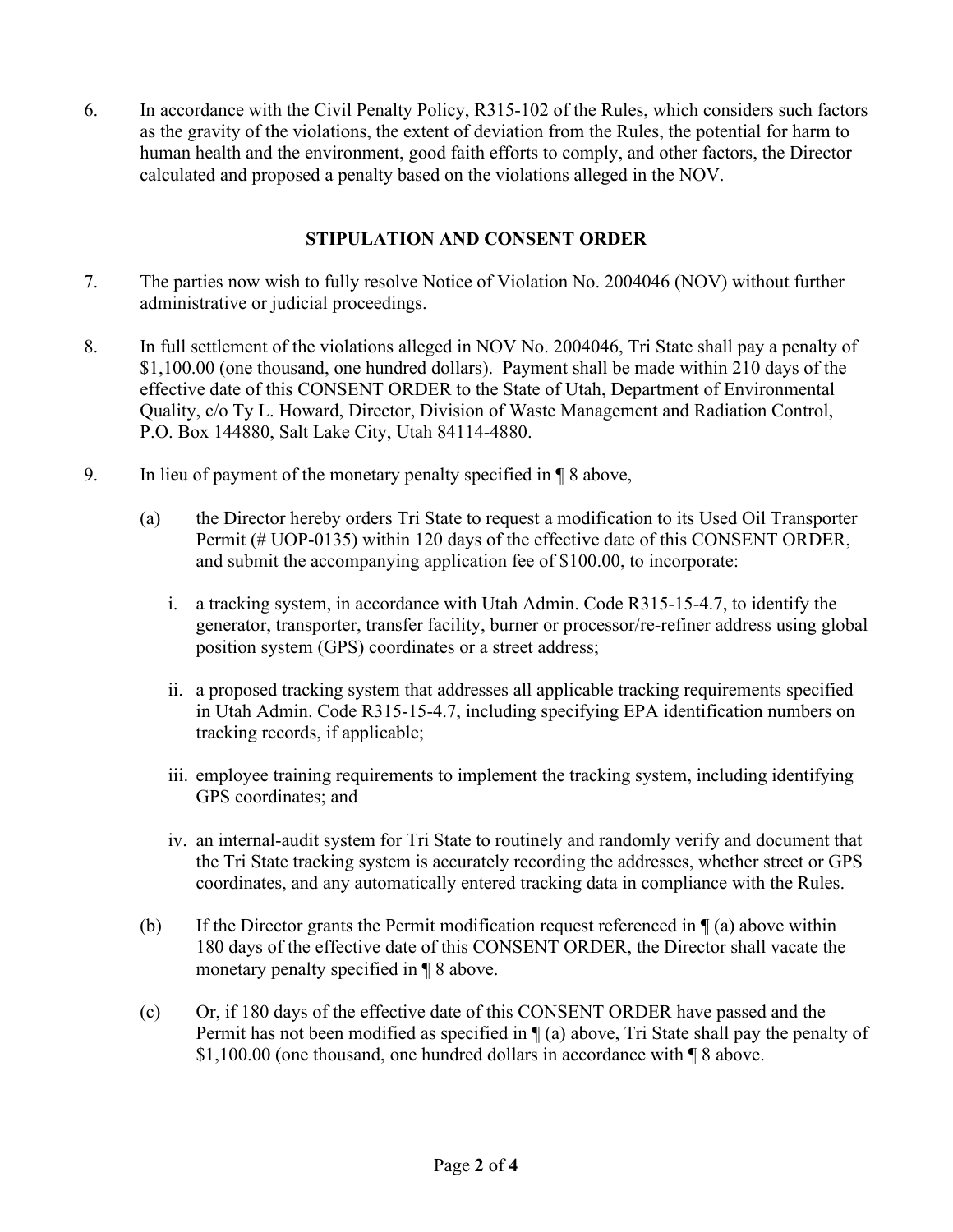## **EFFECT OF CONSENT ORDER**

- 10. For the purpose of this CONSENT ORDER, the parties agree and stipulate to the above stated facts. The obligations in this CONSENT ORDER apply to and are binding upon the Division of Waste Management and Radiation Control and upon Tri State and any of Tri State's successors, assigns, or other entities or persons otherwise bound by law.
- 11. The stipulations contained herein are for the purposes of settlement and shall not be considered admissions by any party and shall not be used by any person related or unrelated to this CONSENT ORDER for purposes other than determining the basis of this CONSENT ORDER. Nothing contained herein shall be deemed to constitute a waiver by the State of its right to initiate enforcement action, including civil penalties, against Tri State in the event of future noncompliance with this CONSENT ORDER, with the Act, with the Rules, or with the Permit; nor shall the State be precluded in any way from taking appropriate action should such a situation arise again. However, entry into this CONSENT ORDER shall relieve Tri State of all liability for violations which did arise or could have arisen with respect to the allegations contained in the NOV.

# **EFFECTIVE DATE**

- 12. This CONSENT ORDER shall become effective upon signature of the Director.
- 13. This CONSENT ORDER shall be subject to public notice and comment for a period of at least 30 days ("Comment Period") in accordance with Utah Admin. Code R315-124-34. The Director reserves the right to withdraw or withhold its consent if any comments received during the Comment Period disclose facts or considerations indicating the CONSENT ORDER is inappropriate, improper, or inadequate.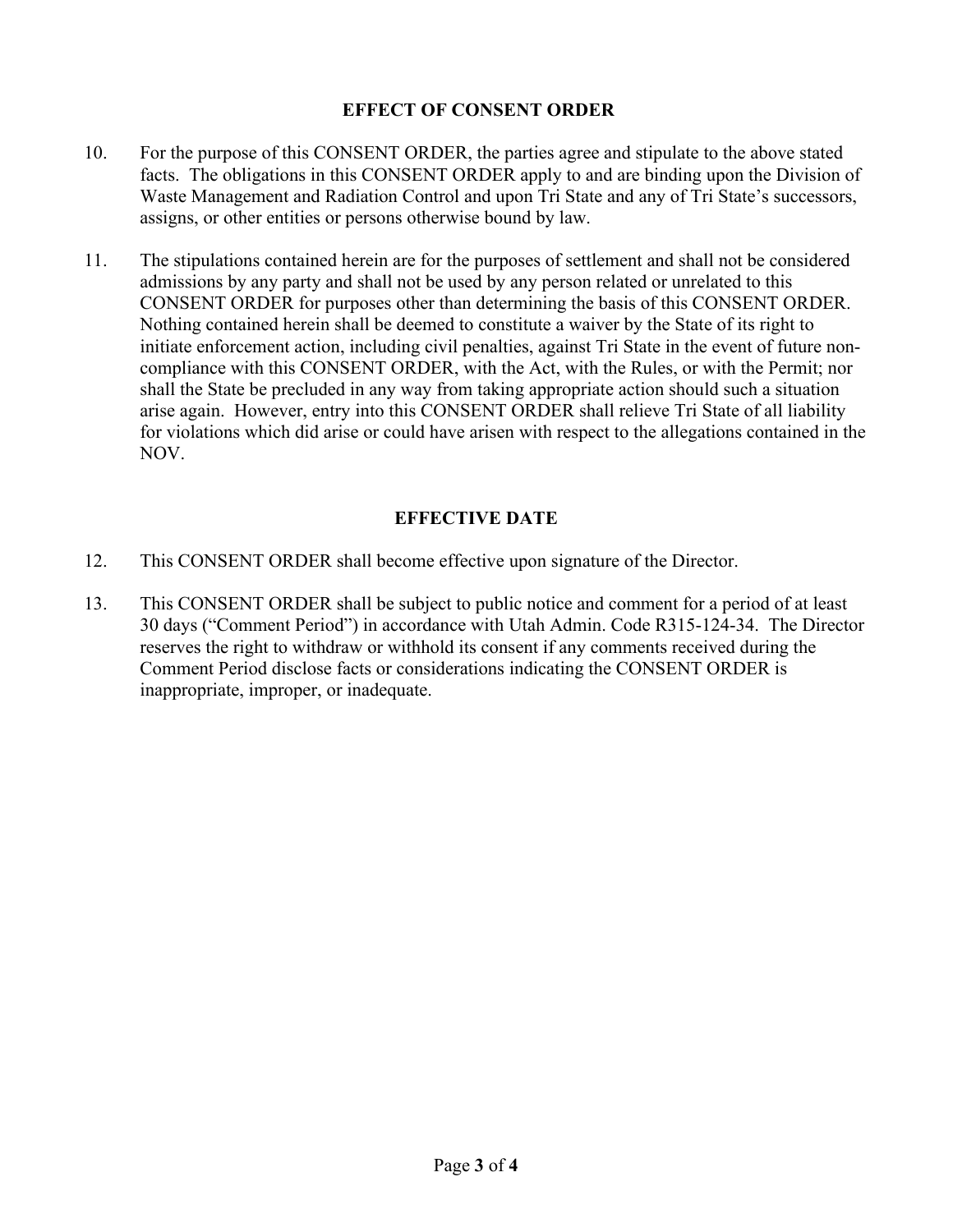### **SIGNATORY**

14. The undersigned representative of Tri State certifies he is authorized to enter into this CONSENT ORDER and to execute and legally bind Tri State.

Pursuant to the Utah Used Oil Management Act, Utah Code §19-6-701, et seq., the parties hereto mutually agree and consent to as evidenced below:

TRI STATE OIL RECLAIMERS, INC STATE OF UTAH

DIVISION OF WASTE MANAGEMENT AND RADIATION CONTROL

 $\frac{1}{2}$  ,  $\frac{1}{2}$  ,  $\frac{1}{2}$  ,  $\frac{1}{2}$  ,  $\frac{1}{2}$  ,  $\frac{1}{2}$  ,  $\frac{1}{2}$  ,  $\frac{1}{2}$  ,  $\frac{1}{2}$  ,  $\frac{1}{2}$  ,  $\frac{1}{2}$  ,  $\frac{1}{2}$  ,  $\frac{1}{2}$  ,  $\frac{1}{2}$  ,  $\frac{1}{2}$  ,  $\frac{1}{2}$  ,  $\frac{1}{2}$  ,  $\frac{1}{2}$  ,  $\frac{1$ Charles R. Welty, President

Ty L. Howard, Director

Date:

Date: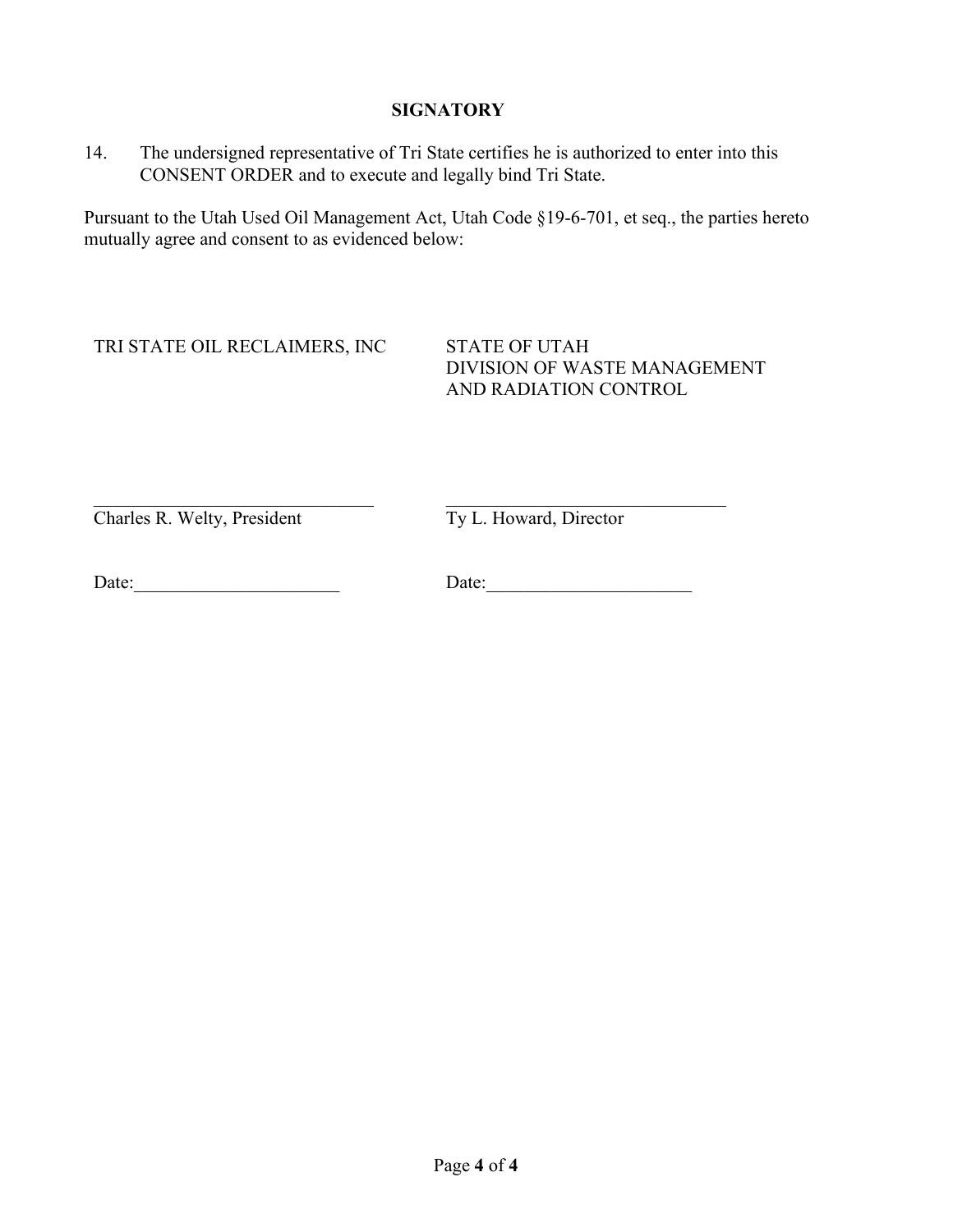#### **NARRATIVE EXPLANATION TO SUPPORT PENALTY AMOUNT FOR PROPOSED STIPULATION AND CONSENT ORDER**

#### NOV # 2004046

Violation number 1 -- Failing to record EPA Identification Numbers of generators from whom it collected used oil.

- 1. Gravity Based Penalty: \$600.00
- (a) Potential for Harm **Minor:** It is unlikely that any used oil would be released as a result of this omission, and other information identifying the generators was present on the tickets.
- (b) Extent of Deviation **Major**: Most of the tickets that should have had the EPA ID numbers lacked them.
- (c) Multiple/Multi-day  $N/A$
- 2. Adjustment Factors (if applicable)
- (a) Good faith  $NA$
- (b) Willfulness/Negligence NA
- (c) History of Compliance or Noncompliance  $-10\%$  This was a repeat violation.
- (d) Ability to pay  $-N/A$
- (e) Other Unique Factors N/A
- 3. Economic Benefit N/A
- 4. Recalculation of Penalty based on New Information None

(attach additional sheets if necessary)

**TOTAL: \$660.00**